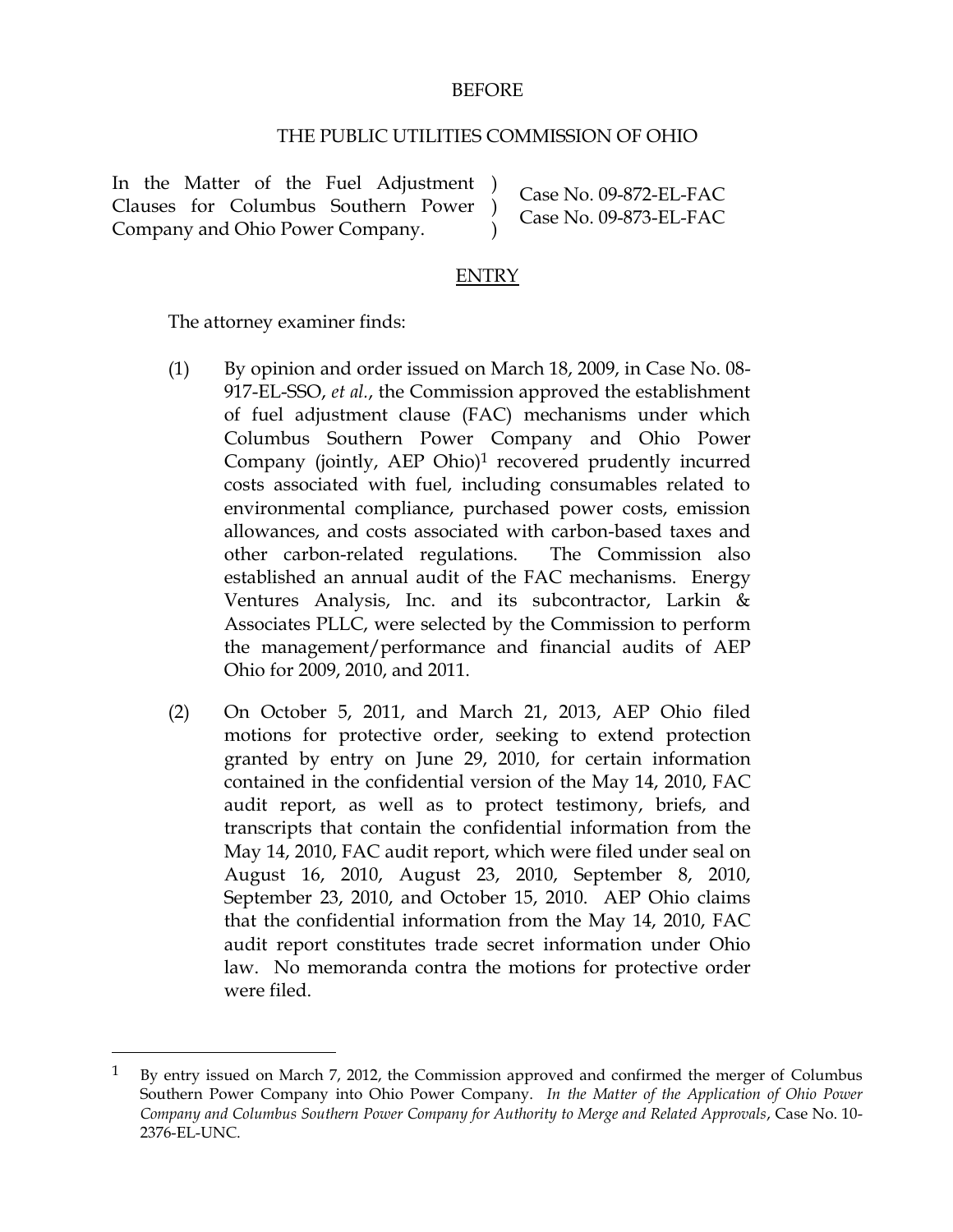$\overline{a}$ 

- (3) Section 4905.07, Revised Code, provides that all facts and information in the possession of the Commission shall be public, except as provided in Section 149.43, Revised Code, and as consistent with the purposes of Title 49 of the Revised Code. Section 149.43, Revised Code, specifies that the term "public records" excludes information, which, under state or federal law, may not be released. The Ohio Supreme Court has clarified that the "state or federal law" exemption is intended to cover trade secrets. *State ex rel. Besser v. Ohio State*, 89 Ohio St. 3d 396, 399, 732 N.E.2d 373 (2000).
- (4) Similarly, Rule 4901-1-24(D), Ohio Administrative Code (O.A.C.), allows an attorney examiner to issue an order to protect the confidentiality of information contained in a filed document, "to the extent that state or federal law prohibits release of the information, including where the information is deemed . . . to constitute a trade secret under Ohio law, and where non-disclosure of the information is not inconsistent with the purposes of Title 49 of the Revised Code."
- (5) Ohio law defines a trade secret as "information . . . that satisfies both of the following: (1) It derives independent economic value, actual or potential, from not being generally known to, and not being readily ascertainable by proper means by, other persons who can obtain economic value from its disclosure or use. (2) It is the subject of efforts that are reasonable under the circumstances to maintain its secrecy." Section 1333.61(D), Revised Code.
- (6) The attorney examiner has reviewed the information covered by the motions for protective order filed by AEP Ohio, as well as the assertions set forth in the memoranda in support. Applying the requirements that the information have independent economic value and be the subject of reasonable efforts to maintain its secrecy pursuant to Section 1333.61(D), Revised Code, as well as the six-factor test set forth by the Ohio Supreme Court,<sup>2</sup> the attorney examiner finds that the information redacted from the confidential version of the May 14, 2010, FAC audit report constitutes trade secret information. Release of this information is, therefore, prohibited under state law. The attorney examiner also finds that nondisclosure of

<sup>2</sup> See *State ex rel. The Plain Dealer v. Ohio Dept. of Ins.*, 80 Ohio St. 3d 513, 524-525, 687 N.E.2d 661 (1997).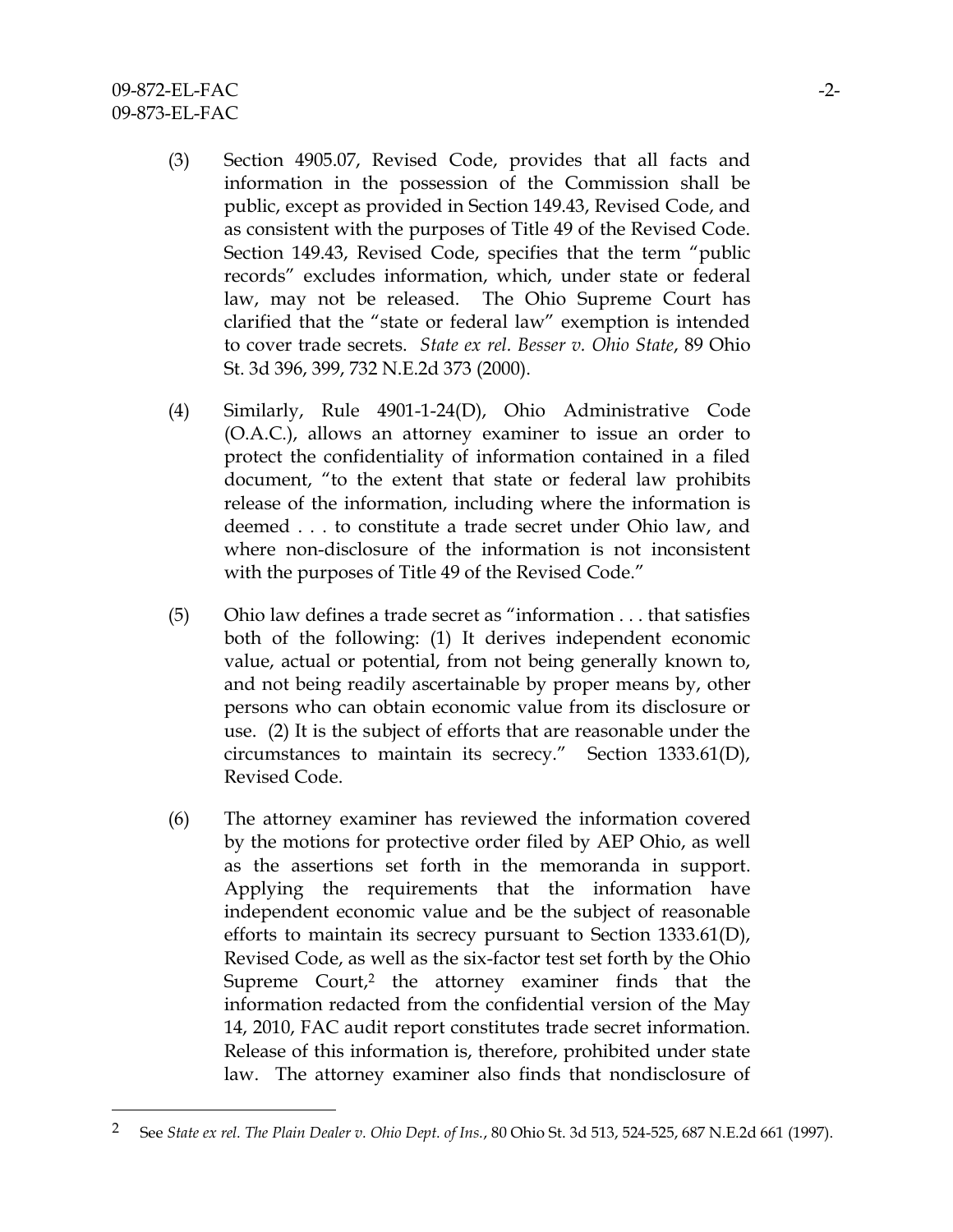this information is not inconsistent with the purposes of Title 49 of the Revised Code. Therefore, the attorney examiner finds that AEP Ohio's motions for protective order are reasonable with regard to the information redacted from the confidential version of the May 14, 2010, FAC audit report, and should be granted.

- (7) Rule 4901-1-24(F), O.A.C., provides that, unless otherwise ordered, protective orders issued pursuant to Rule 4901-1- 24(D), O.A.C., automatically expire after 18 months. Therefore, confidential treatment shall be afforded for a period ending 18 months from the date of this entry, or until November 17, 2014. Until that date, the docketing division should maintain, under seal, the information filed confidentially.
- (8) Rule  $4901$ -1-24(F), O.A.C., requires a party wishing to extend a protective order to file an appropriate motion at least 45 days in advance of the expiration date. If AEP Ohio wishes to extend this confidential treatment, it should file an appropriate motion at least 45 days in advance of the expiration date. If no such motion is filed, the Commission may release the information without prior notice to AEP Ohio.

It is, therefore,

ORDERED, That the motions for protective order filed by AEP Ohio be granted. It is, further,

ORDERED, That the Commission's docketing division maintain, under seal, the confidential information filed under seal on May 14, 2010, August 16, 2010, August 23, 2010, September 8, 2010, September 23, 2010, and October 15, 2010, for a period of 18 months, ending on November 17, 2014. It is, further,

ORDERED, That a copy of this entry be served upon all parties of record.

# THE PUBLIC UTILITIES COMMISSION OF OHIO

s/Sarah Parrot

By: Sarah J. Parrot Attorney Examiner